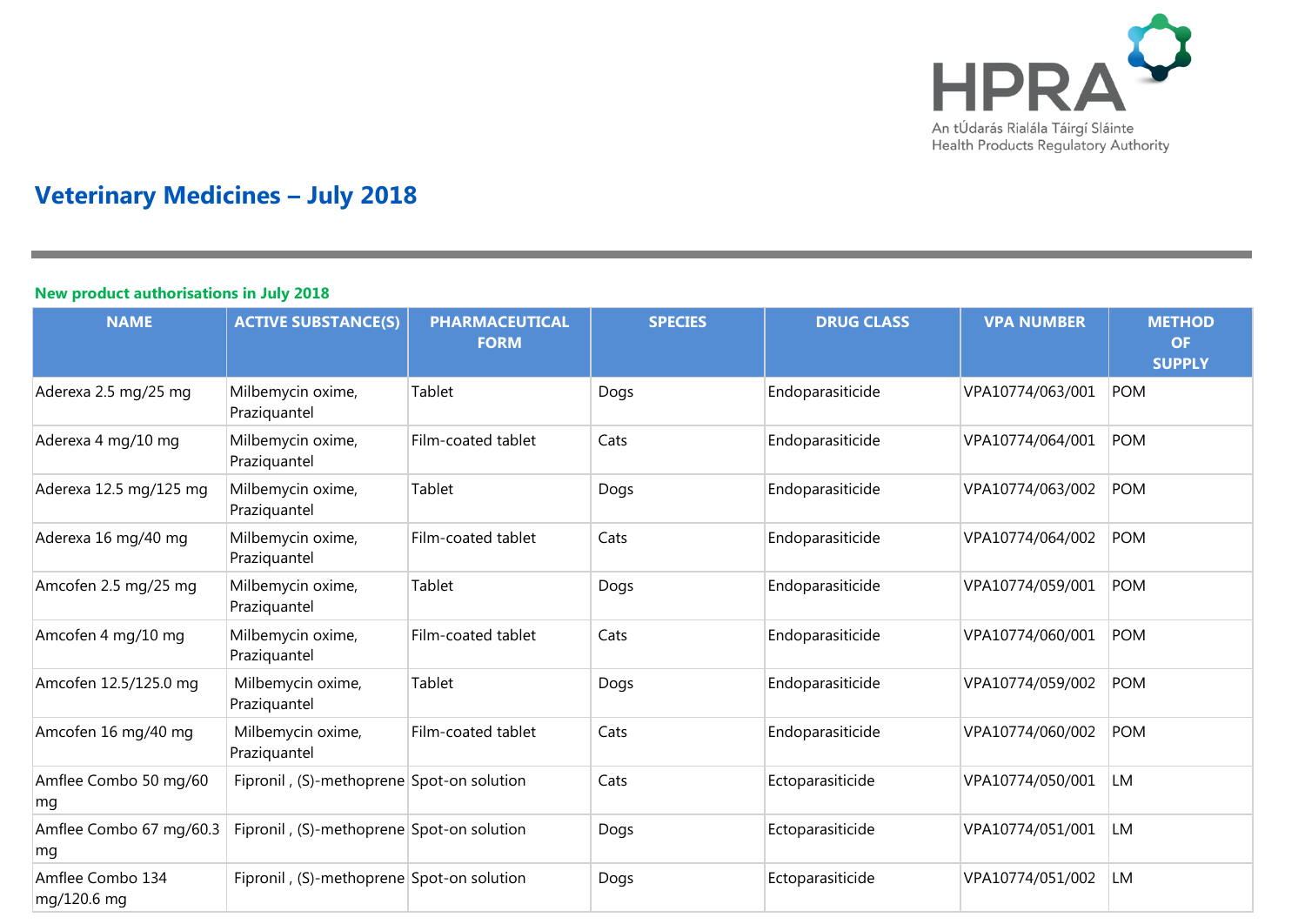

Amflee Combo 268 mg/241.2 mg Fipronil , (S)-methoprene Spot-on solution | Dogs | Dogs | Endectoparasiticides | VPA10774/051/003 | LM Amflee Combo 402 mg/361.8 mg Fipronil , (S)-methoprene Spot-on solution | Dogs | Ectoparasiticide VPA10774/051/004 LM Equizol Omeprazole Gastro-resistant granules Horses Alimentary Tract Preparation VPA10810/014/001 POM Insistor Methadone hydrochloride Solution for injection Cats, Dogs Anaesthetic/Analgesic VPA10801/012/001 VPO LidoBel Lidocaine hydrochloride Solution for injection Cats, Dogs, Horses Anaesthetic/Analgesic VPA10445/004/001 VPO Mektix 16 mg/40 mg $\blacksquare$  Milbemycin oxime, Praziquantel Film-coated tablet Cats Endoparasiticide VPA10774/062/002 POM Mektix 4 mg/10 mg  $\blacksquare$  Milbemycin oxime, Praziquantel Film-coated tablet Cats Endoparasiticide VPA10774/062/001 POM Mektix 12.5 mg/125 mg  $\parallel$  Milbemycin oxime, Praziquantel Film-coated tablet Dogs Endoparasiticide VPA10774/061/002 POM Mektix 2.5 mg/25 mg $\blacksquare$  Milbemycin oxime, Praziquantel Film-coated tablet  $|$  Dogs  $|$  Endoparasiticide  $|$  VPA10774/061/001 POM Osteopen Pentosan polysulphate sodium Solution for injection | Dogs | N.S.A.I.D. | VPA10987/131/001 | VPO Tialin 125 mg/ml Tiamulin hydrogen fumarate Solution for use in drinking water Chickens, Pigs, Turkeys Antibacterial VPA10799/032/001 POM Tialin 250 mg/ml Tiamulin hydrogen fumarate Solution for use in drinking water Chickens, Pigs, Turkeys Antibacterial VPA10799/032/002 POM Tralieve 20 mg Tramadol hydrochloride Chewable tablet Dogs Anaesthetic/Analgesic VPA10475/036/001 POM Tralieve 80 mg Tramadol hydrochloride Chewable tablet Dogs Anaesthetic/Analgesic VPA10475/036/002 POM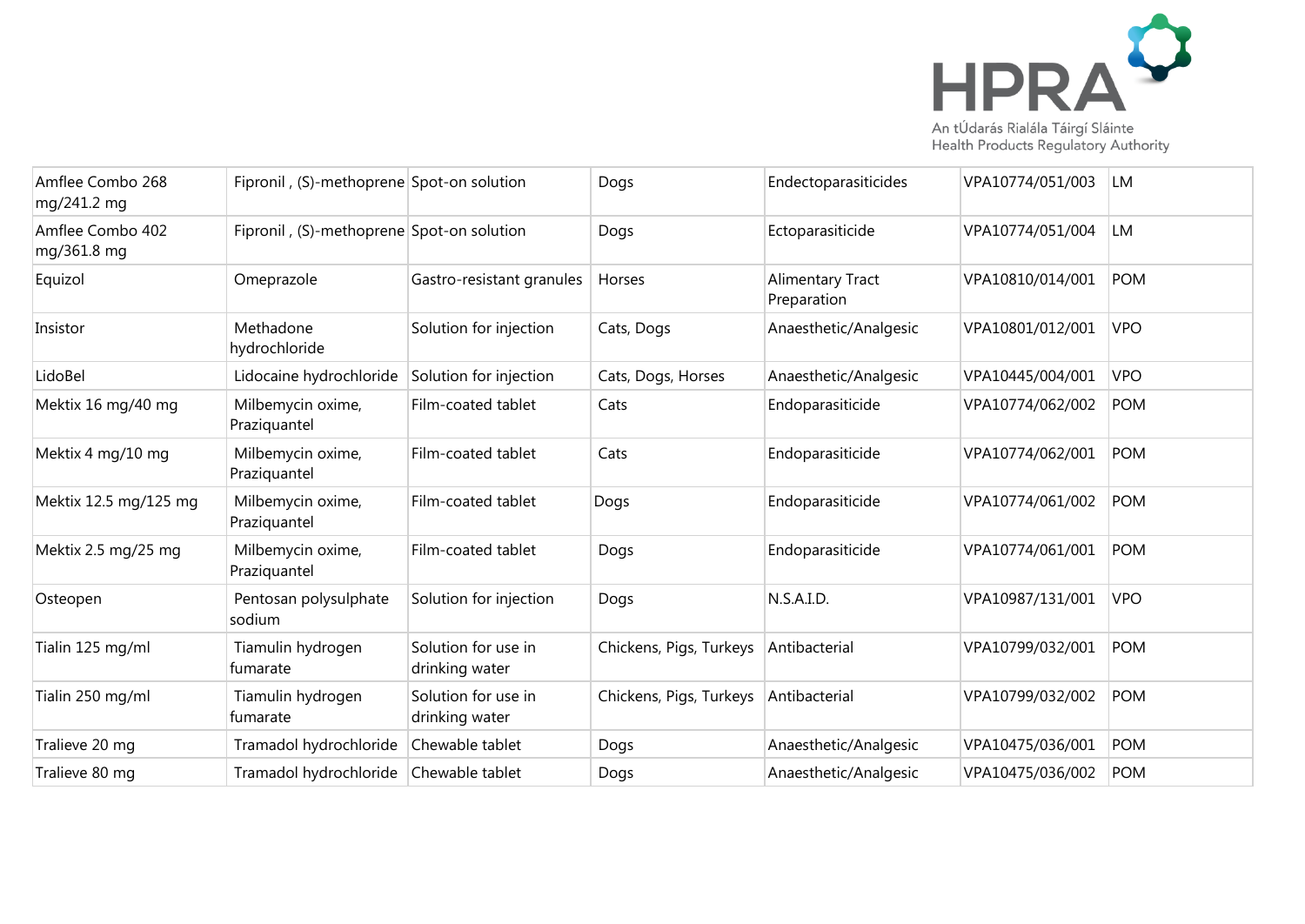

## **Products transferred in July 2018**

| <b>Product Name</b>   | <b>New VPA Number</b> | <b>New MAH</b>                      |
|-----------------------|-----------------------|-------------------------------------|
| Apralan G200          | VPA22020/013/002      | Elanco GmbH                         |
| Atopica 10 mg         | VPA22020/016/001      | Elanco GmbH                         |
| Atopica 25 mg         | VPA22020/016/002      | Elanco GmbH                         |
| Atopica 50 mg         | VPA22020/016/003      | Elanco GmbH                         |
| Atopica 100           | VPA22020/016/004      | Elanco GmbH                         |
| Atopica 100 mg/ml     | VPA22020/013/001      | Elanco GmbH                         |
| Buscopanvet           | VPA10454/003/001      | Boehringer Ingelheim Vetmedica GmbH |
| Clikzin               | VPA22020/023/001      | Elanco GmbH                         |
| Endex 19.5 % w/v      | VPA22020/035/001      | Elanco GmbH                         |
| Endex 8.75 % w/v      | VPA22020/036/001      | Elanco GmbH                         |
| Eqvalan               | VPA10454/037/001      | Boehringer Ingelheim Vetmedica GmbH |
| Fasimec Duo           | VPA22020/024/001      | Elanco GmbH                         |
| Flubendazole          | VPA22020/037/001      | Elanco GmbH                         |
| Flubenol              | VPA22020/028/001      | Elanco GmbH                         |
| <b>Flukiver Bovis</b> | VPA22020/038/001      | Elanco GmbH                         |
| Flukiver Combi        | VPA22020/039/001      | Elanco GmbH                         |
| Framomycin            | VPA22020/025/001      | Elanco GmbH                         |
| Frontline             | VPA10454/050/001      | Boehringer Ingelheim Vetmedica GmbH |
| Imaverol              | VPA22020/029/001      | Elanco GmbH                         |
| Imocolibov            | VPA10454/063/001      | Boehringer Ingelheim Vetmedica GmbH |
| Itrafungol            | VPA22020/014/001      | Elanco GmbH                         |
| Ivomec Classic        | VPA10454/064/001      | Boehringer Ingelheim Vetmedica GmbH |
| Ivomec Super Classic  | VPA10454/065/001      | Boehringer Ingelheim Vetmedica GmbH |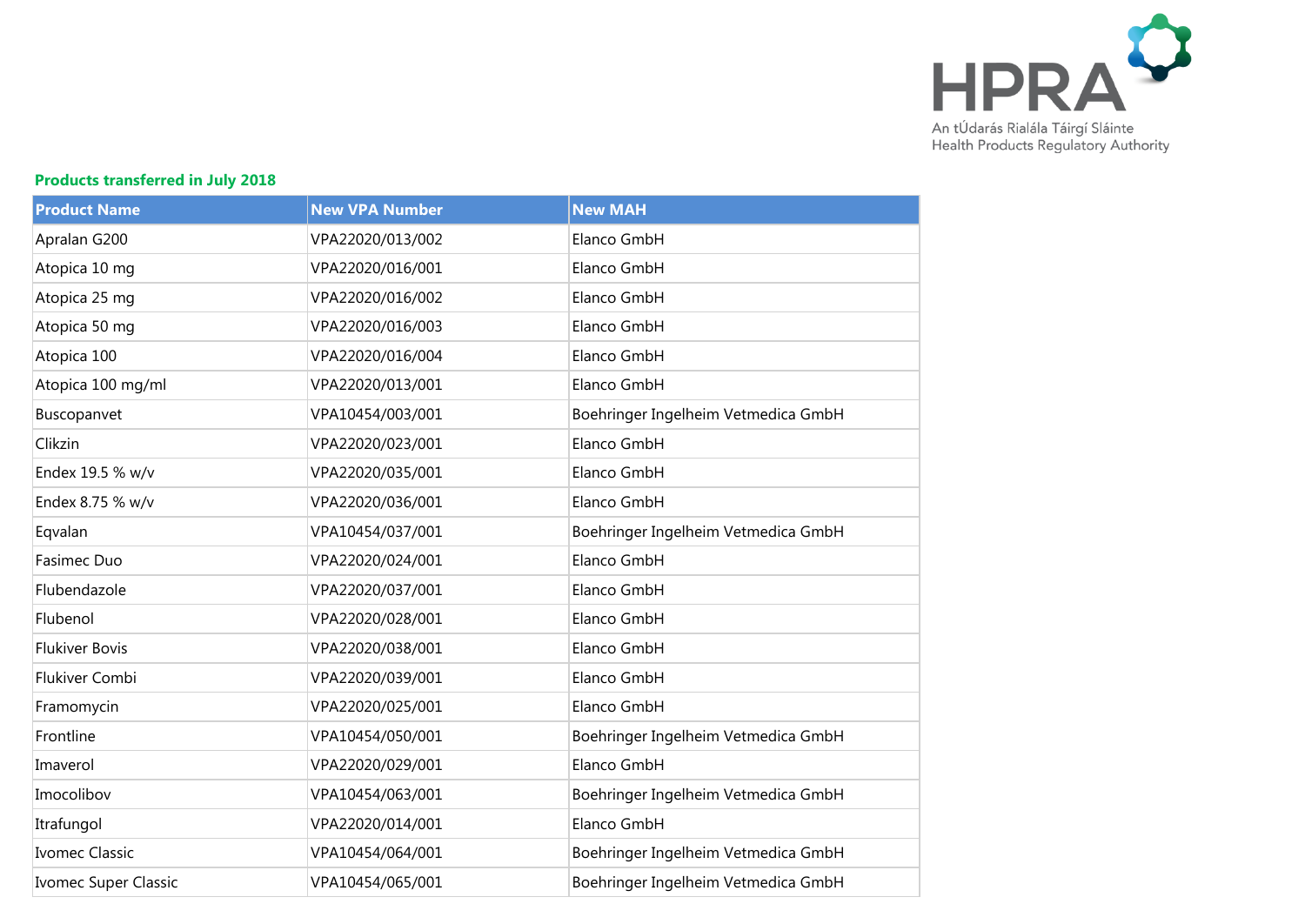

| <b>Ivomec Super</b>                                        | VPA10454/068/001 | Boehringer Ingelheim Vetmedica GmbH |
|------------------------------------------------------------|------------------|-------------------------------------|
| Lectade                                                    | VPA22020/030/001 | Elanco GmbH                         |
| Milbemax Tablets for Small Dogs and<br>Puppies             | VPA22020/008/001 | Elanco GmbH                         |
| Milbemax tablets for Dogs                                  | VPA22020/008/002 | Elanco GmbH                         |
| Milbemax Chewable Tablets for Small<br>dogs and Puppies    | VPA22020/008/003 | Elanco GmbH                         |
| Milbemax Chewable Tablets for Dogs                         | VPA22020/008/004 | Elanco GmbH                         |
| Milbemax Film-coated tablets for small<br>cats and kittens | VPA22020/009/001 | Elanco GmbH                         |
| Milbemax Film-coated tablets for cats                      | VPA22020/009/002 | Elanco GmbH                         |
| Oramec                                                     | VPA10454/072/001 | Boehringer Ingelheim Vetmedica GmbH |
| Pulmotil G100                                              | VPA22020/012/001 | Elanco GmbH                         |
| Pulmotil G200                                              | VPA22020/012/002 | Elanco GmbH                         |
| Pulmotil AC                                                | VPA22020/011/001 | Elanco GmbH                         |
| Stellamune Mycoplasma                                      | VPA22020/040/001 | Elanco GmbH                         |
| Stellamune Once                                            | VPA22020/041/001 | Elanco GmbH                         |
| Supaverm                                                   | VPA22020/031/001 | Elanco GmbH                         |
| Surolan                                                    | VPA22020/032/001 | Elanco GmbH                         |
| Trivacton 6                                                | VPA10454/076/001 | Boehringer Ingelheim Vetmedica GmbH |
| Tylan G20                                                  | VPA22020/034/001 | Elanco GmbH                         |
| Tylan G250                                                 | VPA22020/034/002 | Elanco GmbH                         |
| Tylan G50                                                  | VPA22020/034/003 | Elanco GmbH                         |
| Tylan 200                                                  | VPA22020/033/001 | Elanco GmbH                         |
| Ubro Red                                                   | VPA10454/010/001 | Boehringer Ingelheim Vetmedica GmbH |
| <b>Ubro Yellow</b>                                         | VPA10454/015/001 | Boehringer Ingelheim Vetmedica GmbH |